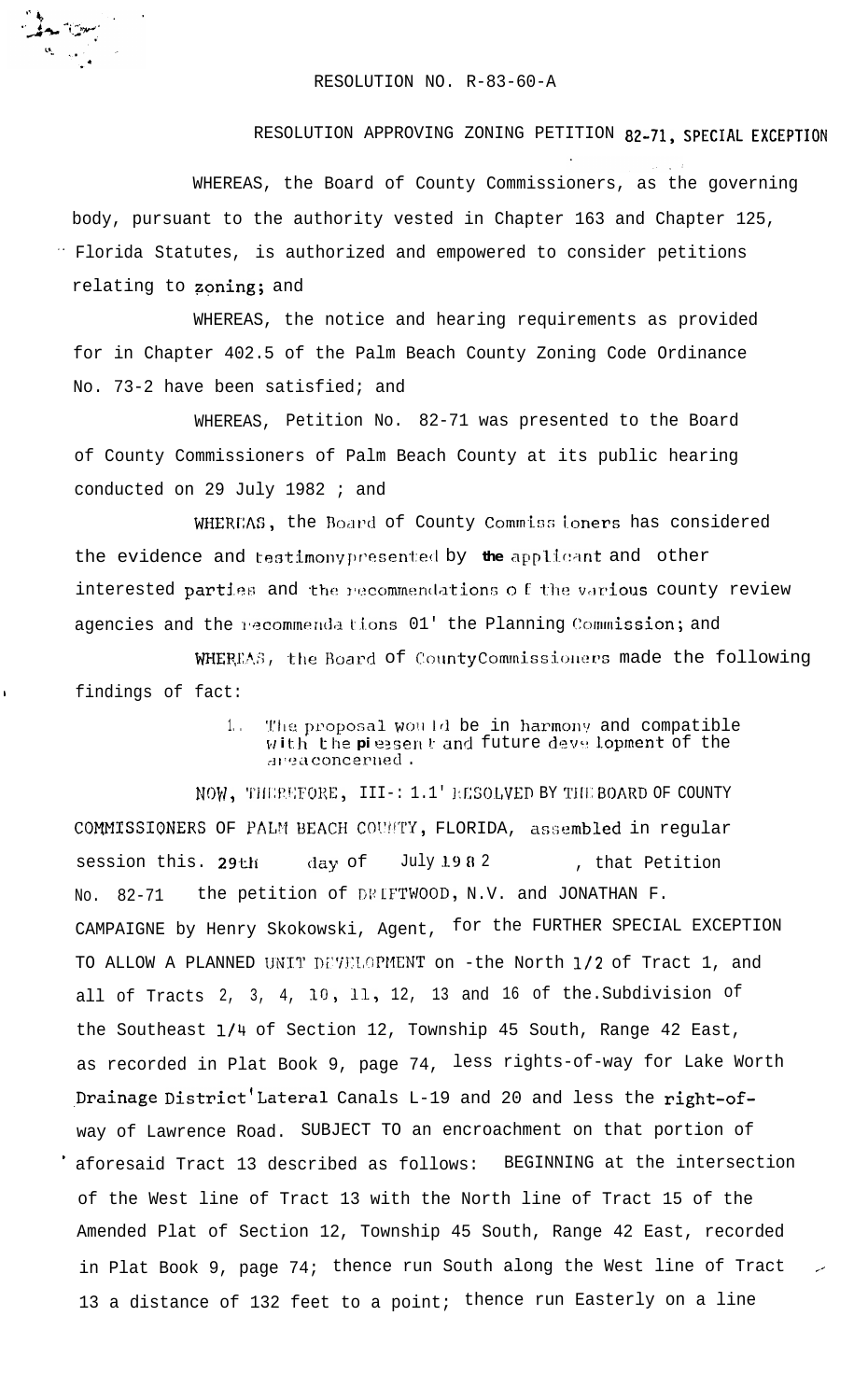parallel to the Easterly extension of the North line of Tract 15 a distance of 14 feet to a point; thence run Northerly a distance of 132 feet, more or less, to a point in the Easterly extension of the North line of Tract 15, which point is 23 feet, more or less, from the intersection of the West line, of Tract 13 with the North line of Tract 15; thence Westerly along the Easterly 'extension of the North line of Tract.15 a distance of 23 feet, more or less, to the Point of Beginning'; as described in Official Record Book 3272, page 1935. Said property located on the west side of Lawrence Road, being bounded on the south by L.W.D.D. Lateral Canal No. 20 and being bounded on , the north by L.W.D.D. Lateral Canal No. 19, was approved as amended subject to the following special conditions:

,.4 . <sup>~</sup> C. -' ,a Jc' 5 -3 .J -

L

 $\bullet$ 

.

- .L Significant on-site vegetation shall be preserved.
- $2<sub>1</sub>$ Petitioner shall construct at the time the north entrance a. Left turn lane, south approach.
- 3. Petitioner shall construct at the time the south entrance road to Lawrence Road is constructed: 1. Lef-t.. turn lane, south approach.
- 4. Petitioner shall contribute Seventy Thousand Seven Hundred and Twe $\pi$  I  $\gamma$  Five Dollars (  $\frac{570}{7}$  , 7 2 5  $\ldots$  00 ) toward the cost of meeting t his project's direct and identifiable traffic impact to be paid on a pro-rata basis at the time of the filing of each plat.
- 5. The developer shall take reasonable precautions during the deve lopment of this project to insure that fugitive particulntes (dust particles) From this project do not become a nuisance to neighboring properties.
- 6. The developer shall take necessary precautions  $\sf{to}$  insure there  $w111$  be no pollu tant run-off from this project to adjacent 'or nearby surface waters.
- 7. Developer shall dedicate to Lake Worth Drainage District, through Quit Claim Deed or an Easement, the North 45.00 feet of Tracts l-4 inclusive, for the right-of-way for Lateral Canal No.  $19$  and the South 35.00 feet, of Tracts 10-13 inclusive anti Iract 16 for the right-of-way for Lateral Canal No. 20 all according to the subdivision of the Southeast 1/4 of Section 12, Township 45 South, Range 42 East, as recorded in Plat Book 9, page 74.
- 8. The gross density of Parcel A shall not exceed 1.0 dwelling units per acre.
- 9. The **gross** density of Parcel B shall not exceed 3.3 dwelling units per acre.
- 10. No Structures in Parcels A and B as designated.on the Master Plan, Exhibit #3.
- 11. No structure shall be constructed within 50 feet of the project's entire eastern property line, including parcels. A and B as  $\mathtt{designated}$  on the Master Plan, Exhibit  $\mathtt{\#3,}$ with existing vegetation to remain within the first 25 feet.
- 12. No residential structures shall be constructed in the project's northeast corner within 660 feet of Lawrence Road.